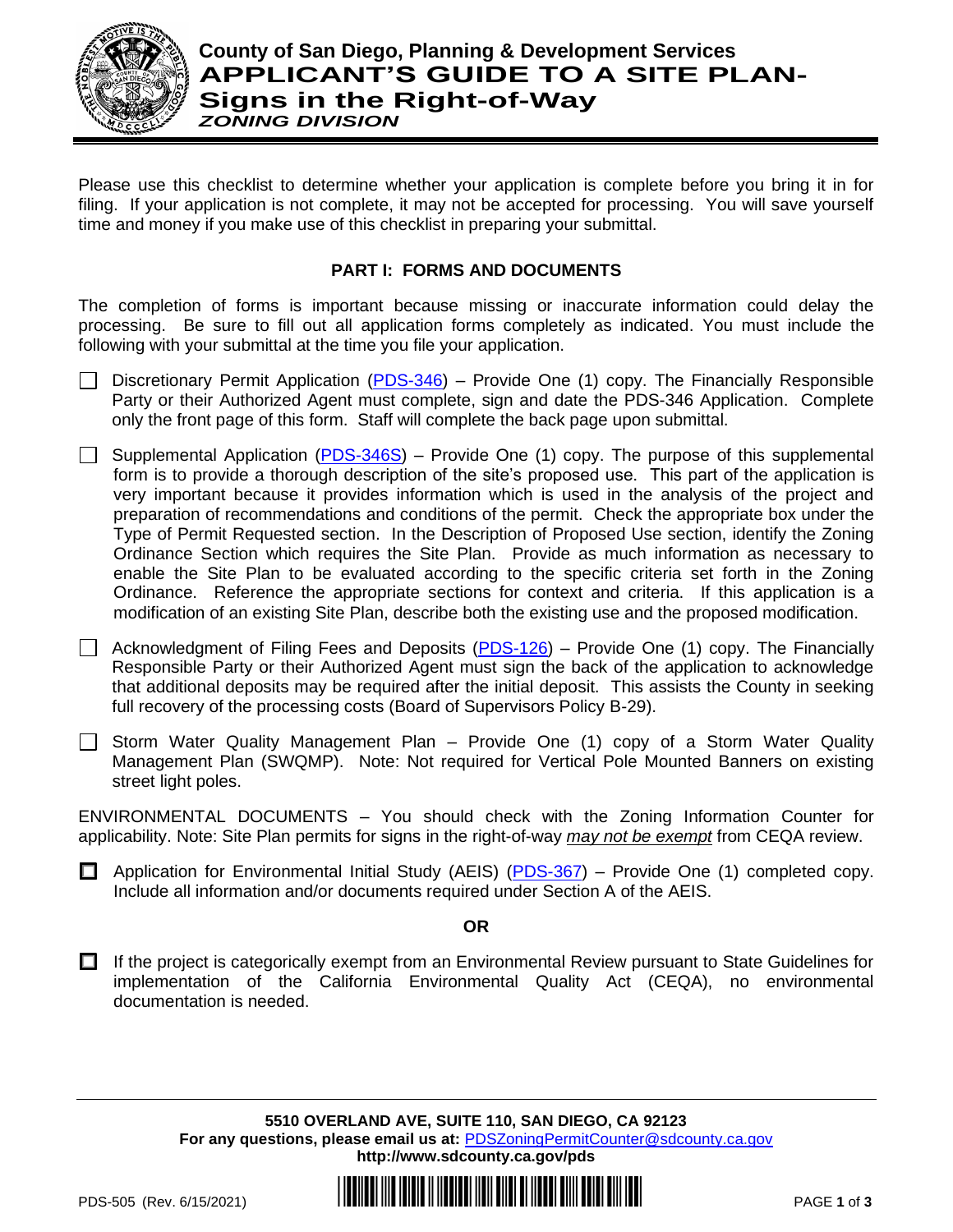

# **County of San Diego, PDS, Zoning Division APPLICANT'S GUIDE TO SITE PLAN-Signs in the Right-of-Way**

*Continued*

### **PART II: PLOT PLAN**

As a part of the application you must provide plot plans folded to 8½" x 11" size with the lower right hand corner exposed. Multiple sheet plot plans must be stapled into sets.

- $\Box$  LEGIBILITY The plot plan must be legible. Faded prints or excessively dark prints which are difficult to read or reproduce clearly are not acceptable.
- $\Box$  NORTH ARROW/SCALE A north arrow is necessary to establish the direction. An engineer's scale is required (e.g., 1 inch = 20 feet) on all plot plans.
- $\Box$  ASSESSOR'S NUMBER (APN) Include the Assessor's Book, Page and Parcel Number on the plot plan of the nearest property(ies) to the proposed sign location(s).
- $\Box$  MULTIPLE SIGNS WITH ONE SITE PLAN PERMIT For multiple sign locations and/or multiple sign types proposed with one Site Plan Permit (such as multiple Directional Wayfinding Signs and/or multiple Community Information Signs), provide one Plot Plan for each sign location and a vicinity map of the community indicating the location of each proposed signs.
	- For Vertical Pole Mounted Banners only provide a map/plan of the village area which clearly identifies all of the existing poles where banners are proposed, indicate the total number of banners proposed within the village area (one or two banners per pole and the total number of poles).
- $\Box$  PLOT PLAN Indicate the nearest address to the proposed sign location(s). Show all of the following: existing road right-of-way and travel lanes, exterior property lines of nearest private properties, sidewalks, curbs, bike lanes, existing landscaping, existing structures in the vicinity of the proposed sign (such as bus stop shelters, benches, light poles, equipment cabinets, existing signs, traffic lights, etc.), and location of proposed sign(s), Note: plot plans for vertical pole mounted banners are not required.
- DIMENSIONS Show all the following dimensions: Exterior property lines of nearest private  $\Box$ properties to the proposed sign location(s), width of roads, travel lanes, sidewalks and any easements, distance of proposed sign(s) from property lines and road centerlines, distances between the proposed sign and any other existing signs, intersections, curbs, bike lanes, crosswalks, structures (such as bus stops, light poles, equipment cabinets, or any other obstructions), on-street parking spaces and driveways.
- $\Box$  ELEVATIONS Complete elevations of all sides of the proposed sign(s), banners and support poles are required. Indicate overall sign structure heights, clearance from grade to the bottom of the sign and all sign dimensions. All materials must be indicated on the drawing (wood, metal, etc.). Indicate any proposed lighting, if applicable. For multiple sign types proposed with one Site Plan Permit, provide elevations of each sign type. Elevations should be shown on a separate sheet, prepared in architect's scale.
	- $\Box$  For vertical pole mounted banners only the sign elevation must include the entire light pole and light fixture, the proposed banner location to demonstrate compliance with the allowed sign dimensions, required vertical clearances, to assure the light will not be blocked and the method of attachment of the banner(s) to the pole. Indicate whether one or two banners are proposed for each pole.